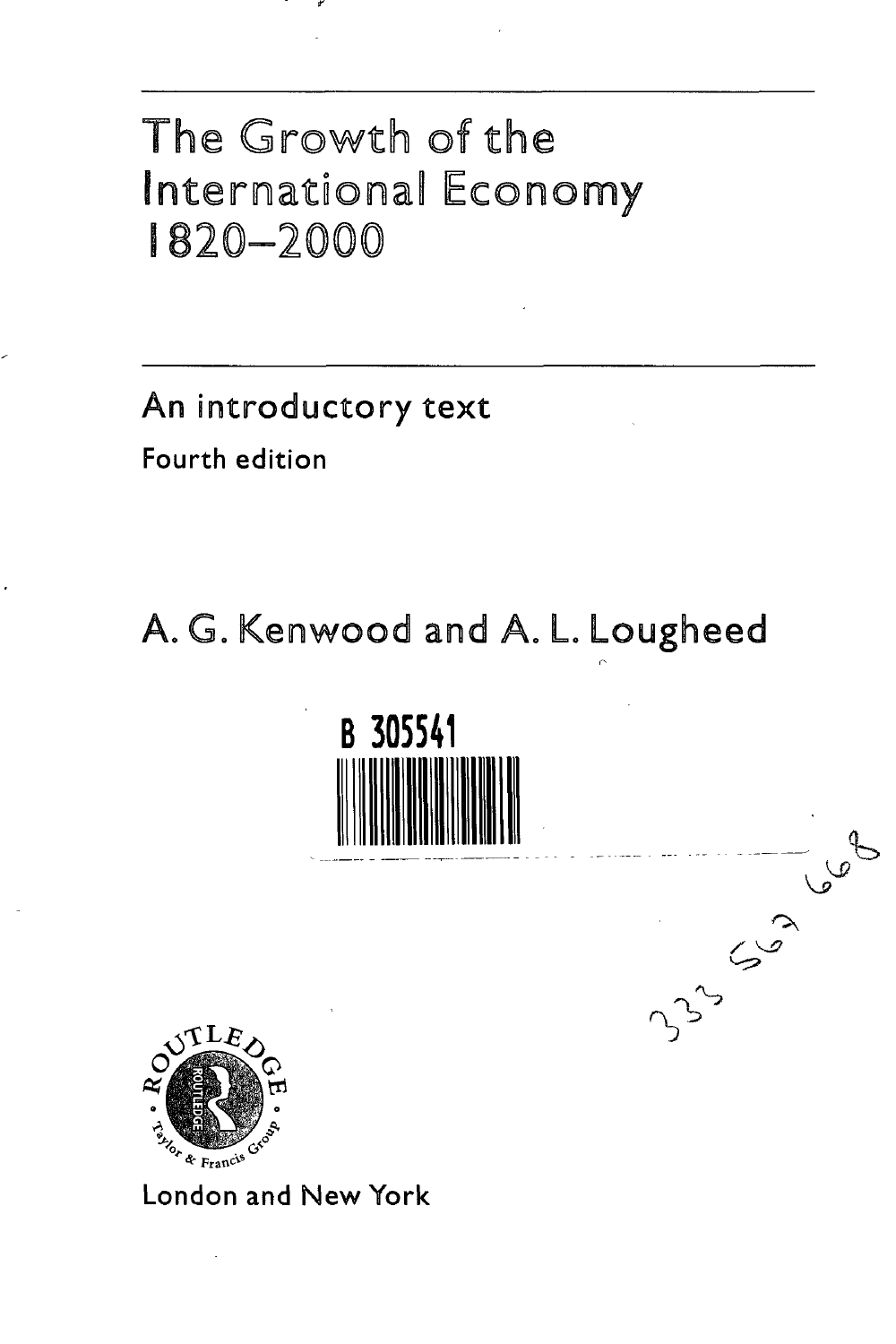## Contents

| Figures               | x   |
|-----------------------|-----|
| Tables                | xii |
| List of Abbreviations | xiv |
| Introduction          |     |

 $\bar{1}$ 

## **Parti** The international economy, 1820-1913

| 1 | The causes of the growth of the international economy |    |
|---|-------------------------------------------------------|----|
|   | in the nineteenth century                             | 9  |
|   | Technological progress: industry and agriculture      | 9  |
|   | Technical progress: transport and communications      | 12 |
|   | The accumulation of capital                           | 15 |
|   | The growth of world population                        | 17 |
|   | The supply of natural resources                       | 18 |
|   | The growth of real incomes                            | 19 |
|   | The spread of economic freedom                        | 22 |
|   | The growth of international trade                     | 23 |
| 2 | International long-term capital movements, 1820-1913  | 26 |
|   | The growth of foreign investment                      | 27 |
|   | Direction of foreign investment                       | 27 |
|   | Determinants of capital outflow                       | 34 |
|   | The use of foreign funds in borrowing countries       | 37 |
|   | Economic consequences of foreign investment           | 39 |
| 3 | International migration, 1820-1913                    | 45 |
|   | European migration, 1821–1913                         | 45 |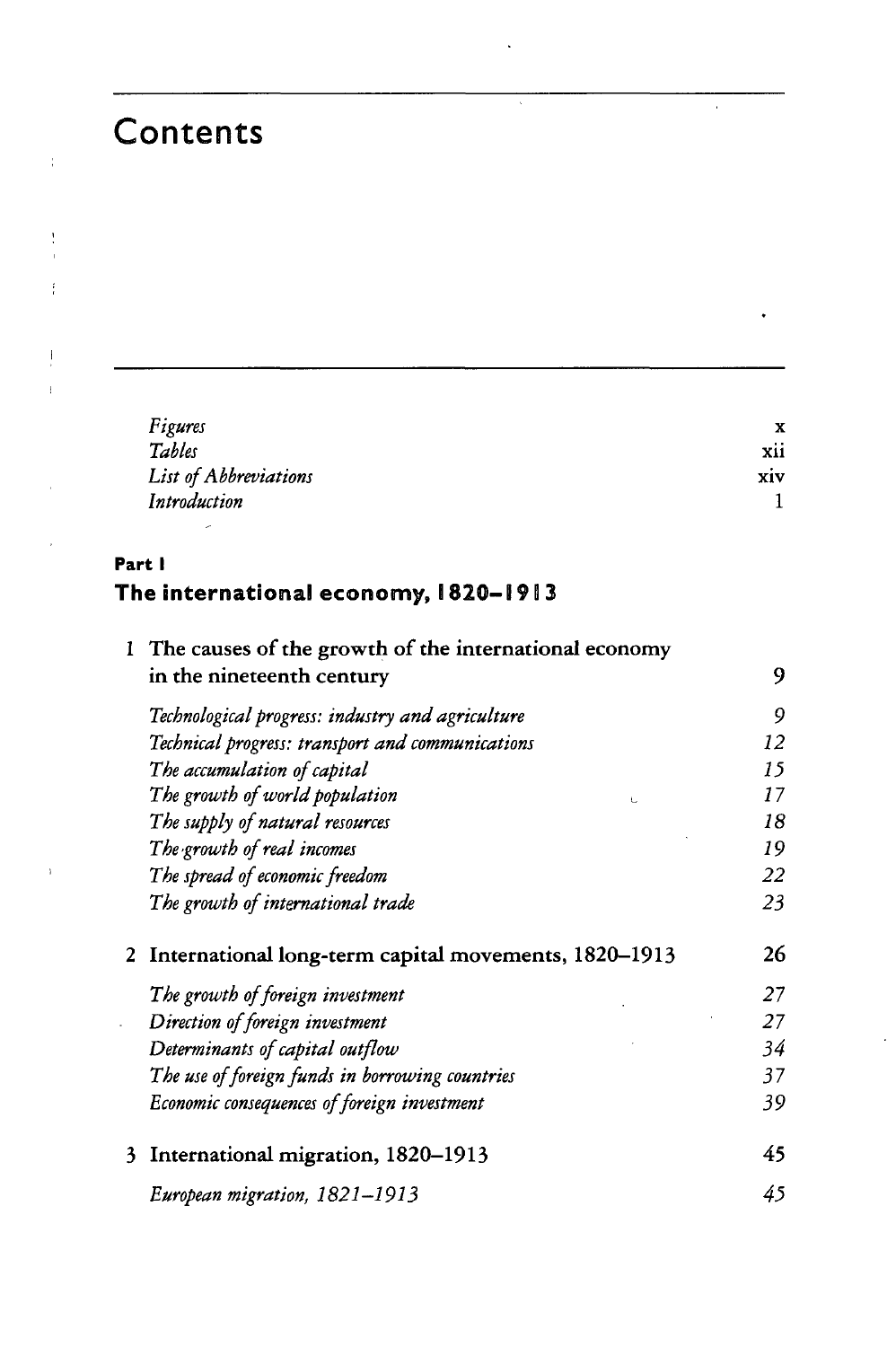|    | Migration and its causes                                                           | 48  |
|----|------------------------------------------------------------------------------------|-----|
|    | Aids to mass emigration                                                            | 51  |
|    | Economic consequences of migration                                                 | 54  |
|    | Intracontinental migration                                                         | 56  |
|    | Asiatic migration and tropical development                                         | 57  |
|    | 4 Commercial policy in the nineteenth century                                      | 61  |
|    | Britain adopts free trade                                                          | 62  |
|    | The spread of free trade                                                           | 64  |
|    | The economic consequences of free trade                                            | 67  |
|    | The return to protection                                                           | 69  |
|    | The economic consequences of protection                                            | 73  |
| 5. | Foreign trade in the nineteenth century                                            | 78  |
|    | The growth of world trade before 1913                                              | 78  |
|    | The direction of world trade before 1913                                           | 79  |
|    | The composition of world trade before 1913                                         | 83  |
|    | Conclusions                                                                        | 90  |
|    | 6 The growth of a multilateral payments network                                    | 93  |
|    |                                                                                    |     |
|    | Introduction                                                                       | 93  |
|    | Development of the system                                                          | 95  |
|    |                                                                                    | 99  |
|    | Foreign investment and the multilateral settlements network<br>Concluding remarks  | 100 |
|    |                                                                                    |     |
|    | 7 The growth of an international monetary system: the<br>gold standard before 1913 | 104 |
|    | Bimetallic and monometallic standards                                              | 105 |
|    | $\mathbf{z}$<br>Britain adopts the gold standard                                   | 105 |
|    | International monetary standards up to 1870                                        | 106 |
|    | The spread of the gold standard                                                    | 107 |
|    | The role of sterling as an international currency and the importance               |     |
|    | of the London capital market                                                       | 109 |
|    | The working of the gold standard                                                   | 111 |
|    | Divergence between classical theory and empirical evidence                         | 114 |
|    | Other features of the adjustment mechanism                                         | 115 |

 $\overline{\phantom{a}}$ 

 $\epsilon$ 

 $\hat{\boldsymbol{\epsilon}}$ 

J.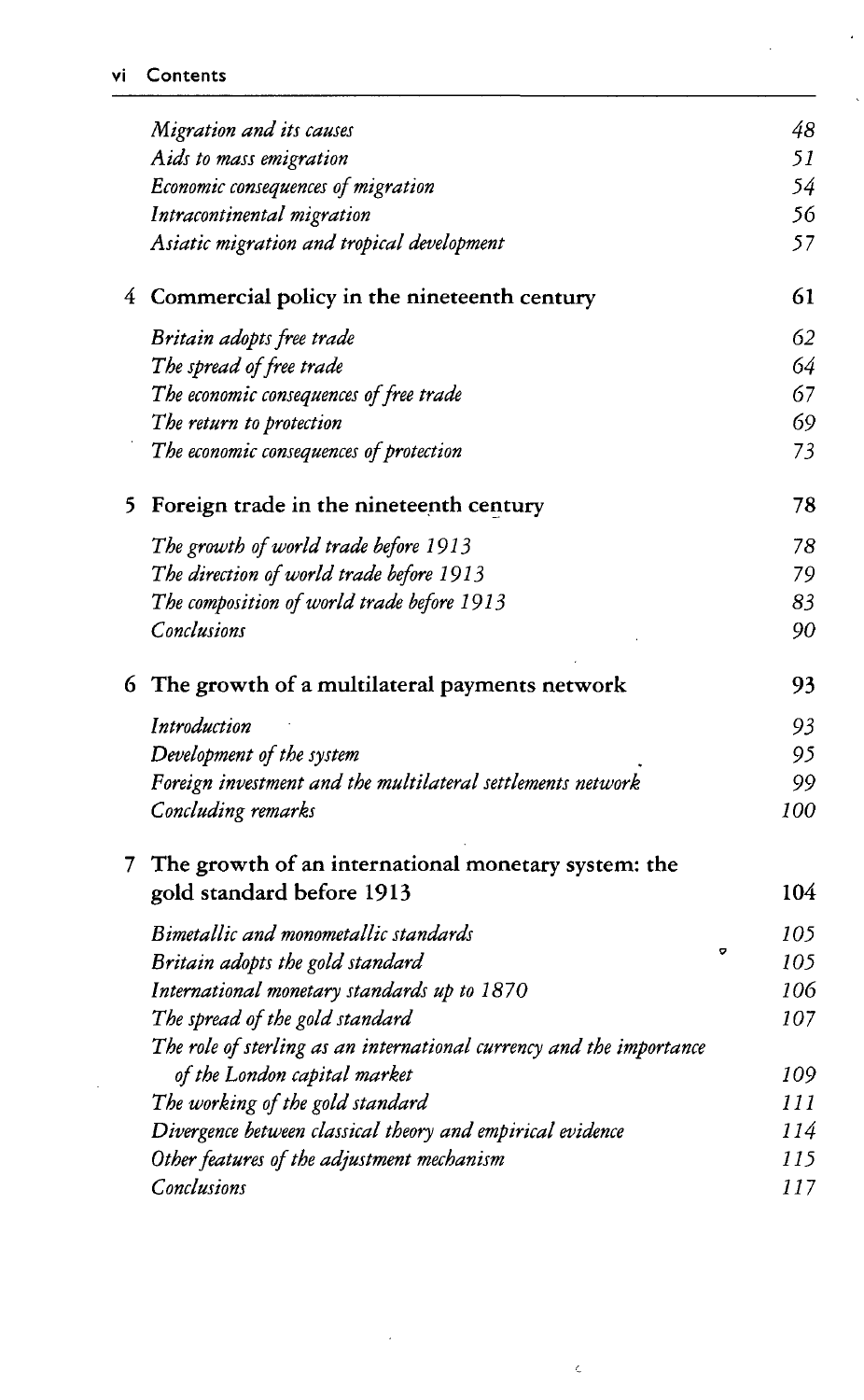| 8  | International aspects of economic growth in the                   |     |
|----|-------------------------------------------------------------------|-----|
|    | nineteenth century: the spread of industrialization               | 120 |
|    | Introduction                                                      | 120 |
|    | The spread of industrialization                                   | 122 |
|    | The contribution of the international economy                     | 123 |
|    | Causes of the limited spread of industrialization                 | 125 |
|    | Conclusions                                                       | 130 |
|    | 9 International aspects of economic growth in the                 |     |
|    | nineteenth century: the export economies                          | 132 |
|    | Introduction                                                      | 132 |
|    | Regions of recent settlement                                      | 133 |
|    | The export economies                                              | 134 |
|    | Economic imperialism and colonialism                              | 142 |
|    | 10 Trends and fluctuations in the international economy           |     |
|    | before 1913                                                       | 148 |
|    | The international transmission of business cycles                 | 148 |
|    | Long swings and the international economy                         | 150 |
|    | Long-run trends in the terms of trade                             | 155 |
|    | Phases of growth                                                  | 159 |
|    | Part II                                                           |     |
|    | The interwar years                                                |     |
| 11 | The international economy in the interwar years                   | 165 |
|    | Primary production                                                | 166 |
|    | Population growth and migration                                   | 168 |
|    | Manufacturing production                                          | 171 |
|    | Growth of world incomes                                           | 175 |
|    | The intensification of protectionism                              | 177 |
| 12 | The restoration of the gold standard and the economic             |     |
|    | recovery of the 1920s                                             | 181 |
|    | Postwar inflation and the restoration of the gold standard        | 181 |
|    | Weaknesses in the postwar gold standard: international investment | 184 |
|    | Institutional weaknesses of the restored gold standard            | 187 |
|    | The economic boom of the late 1920s                               | 190 |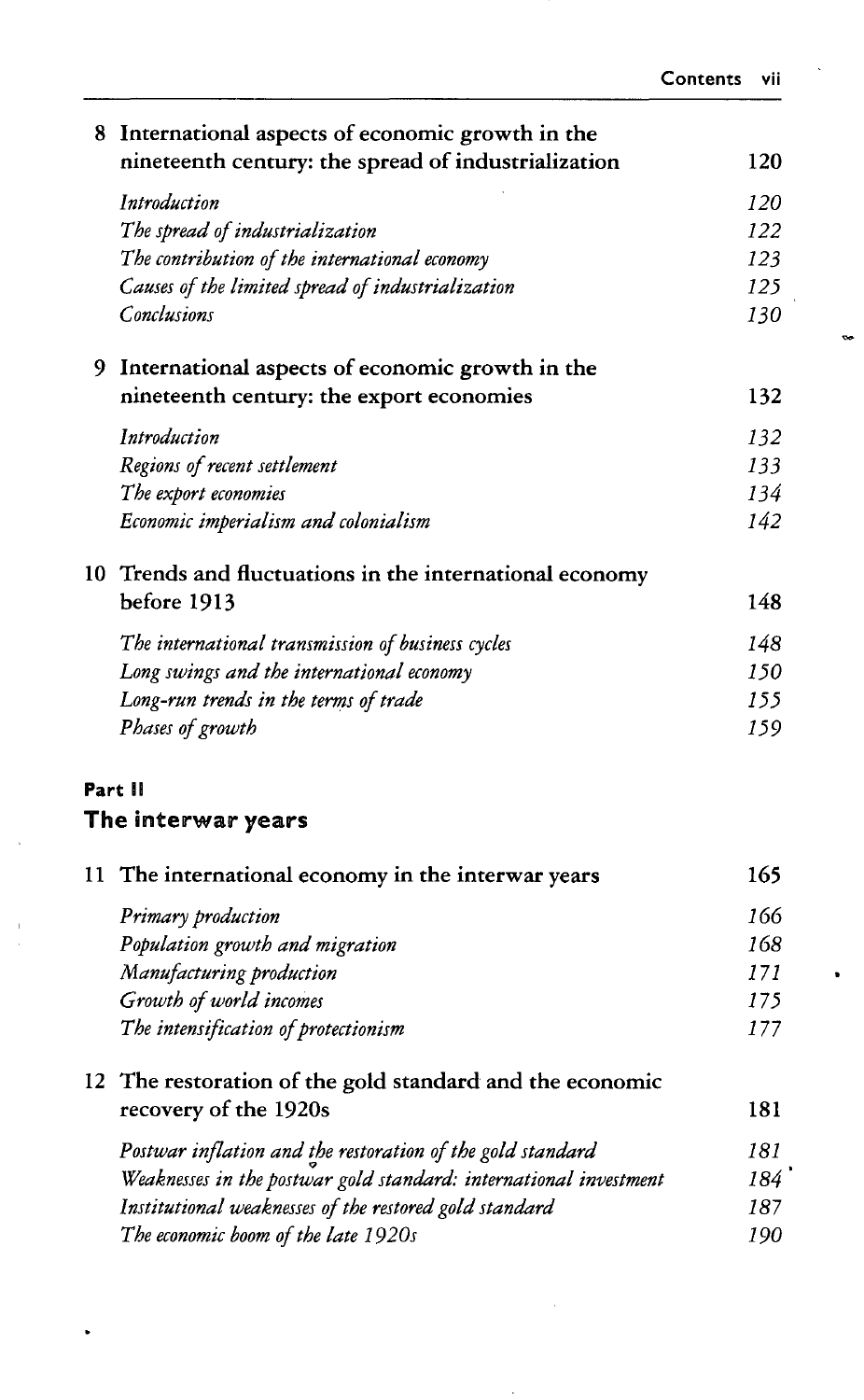## **viii Contents**

| 13  | The collapse of the gold standard and the disintegration             |     |
|-----|----------------------------------------------------------------------|-----|
|     | of the international economy                                         | 193 |
|     | Crisis in agriculture                                                | 193 |
|     | Financial crisis in Europe                                           | 195 |
|     | The end of the gold standard                                         | 197 |
|     | Growth of restrictions on finance and trade                          | 198 |
|     | International financial co-operation                                 | 205 |
|     | Regional economic co-operation                                       | 207 |
|     | International commodity control schemes                              | 208 |
|     | Conclusions                                                          | 209 |
|     | 14 International trade during the interwar period                    | 211 |
|     | The growth of world trade in the interwar years                      | 211 |
|     | The direction of world trade between the wars                        | 212 |
|     | The changing composition of world trade                              | 214 |
|     | Diminishing trade hypothesis                                         | 223 |
| 15. | The Great Depression: an overview                                    | 226 |
|     | The United States and the Great Depression                           | 226 |
|     | Other factors in the Great Depression                                | 228 |
|     | Long-run factors and the Great Depression                            | 231 |
|     | Part III                                                             |     |
|     | The post-1945 international economy                                  |     |
|     | 16 Planning the future international economy and the                 |     |
|     | transitional period, 1944-50                                         | 237 |
|     | The International Monetary Fund                                      | 238 |
|     | The International Bank for Reconstruction and Development            | 240 |
|     | The General Agreement on Tariffs and Trade                           | 241 |
|     | Postwar reconstruction                                               | 242 |
| 17  | The international economy since 1950                                 | 247 |
|     | Economic growth, an overview                                         | 247 |
|     | Population growth and migration                                      | 251 |
|     | International capital flows-private investment                       | 253 |
|     | International capital flows: foreign aid and other resource flows to |     |
|     | developing countries                                                 | 259 |

 $\mathbf{v}$ 

 $\gamma$ 

 $\bar{f}$